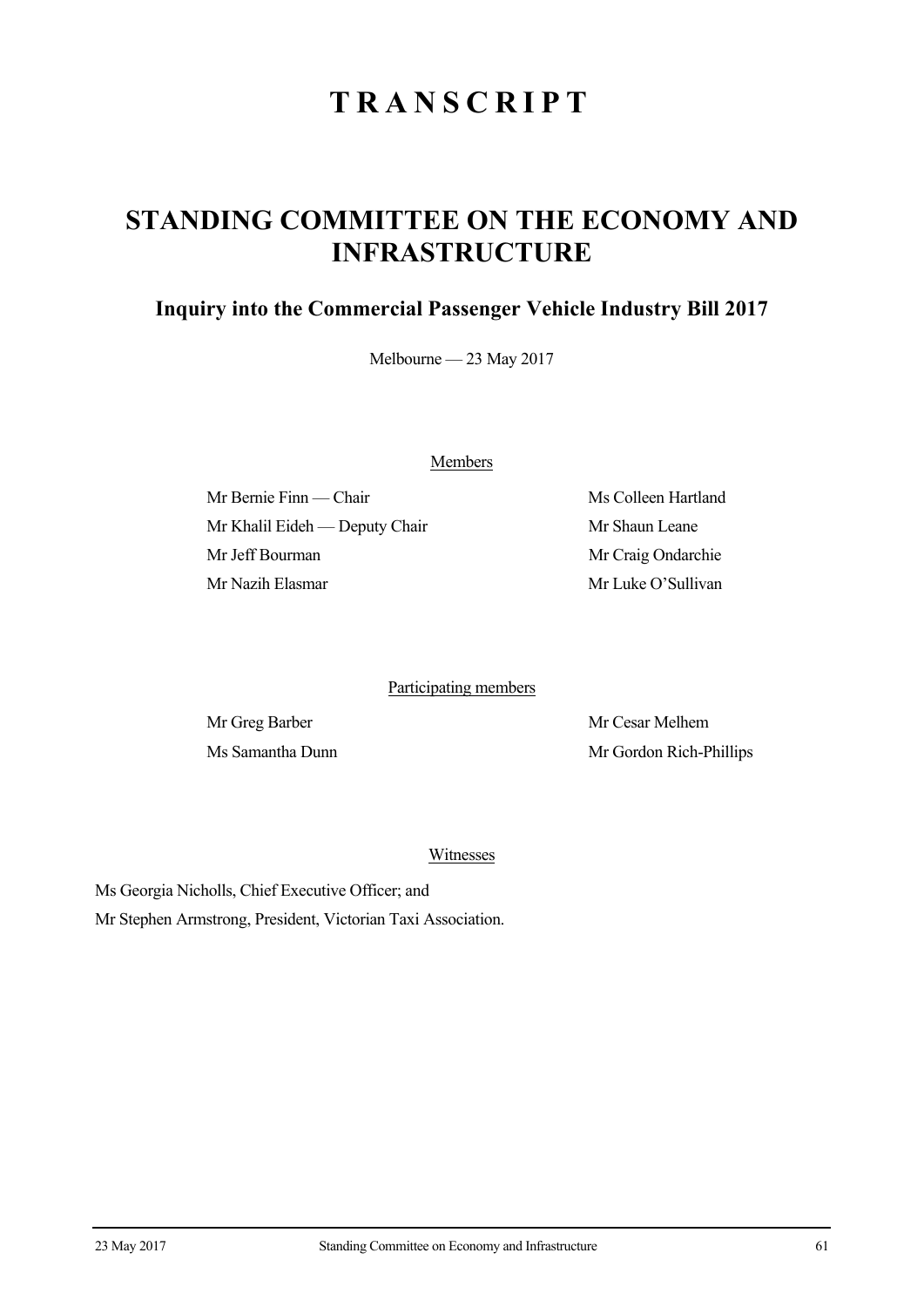**The CHAIR** — Welcome to the public hearings of the economy and infrastructure committee. All evidence taken at this hearing is protected by parliamentary privilege. Therefore you are protected against any action for what you say here today, but if you go outside and repeat the same things, those comments may not be protected by this privilege. So I thank you for joining us.

Could you perhaps say 5 or 10 minutes worth of words to begin with, starting by giving us your name, your company — if that is appropriate — and your suburb for the record. We will ask some questions a little later as well.

**Ms NICHOLLS** — Thank you, Chair. My name is Georgia Nicholls. I am the CEO of the Victorian Taxi Association. We are based in Port Melbourne. I am going to hand over to our president, Stephen, just to kick things off for us.

**Mr ARMSTRONG** — I am Stephen Armstrong, president of the Victorian Taxi Association, only for a short time — the last six months. Prior to that I was vice-president for a number of years — 20 years — mainly in the position of looking after urban, country and regional areas. In my other roles, I am the chairman of Ballarat Taxis and also the chairman of a taxi company in Shepparton.

Just to give you a bit of my history and background, because I think it might be relevant, I first got involved in the industry in 1977. Prior to that my grandfather, my father and my uncle have been involved in the taxi industry since the 1940s — I think, as Mr Kennett said before, at the time of the Second World War. So it has been a family business.

I have held every position in the taxi industry that is imaginable, from a part-time and full-time driver to a call centre operator, call centre manager, manager of our cooperative, to a Director and to our Chairman. So I think I come here today with quite a bit of experience. I will give a bit of background about the taxi industry in Ballarat, if I may. We are a cooperative, we are a not-for-profit organisation, which is pretty similar to every other country or regional taxi operation, whether it be a cooperative or a taxi company — not-for-profit organisations with directors who are taxi operators and taxi owners. We have in our time in the last 30 to 40 years in Ballarat never had an outside investor in our company or our cooperative whatsoever.

I guess we are here today at a point in time where, if this was two years ago, I would be making a lot of other suggestions about what we should and should not be doing. However, as was conveyed before by Mr Kennett, I know firsthand the angst, the anxiety and the stress that our operators and our owners are going through. I have sat at home at night taking calls from other country operators in tears, and I know that we are at a point in time when something must happen and it must be a fair and equitable outcome that we try and achieve.

That is where I sit today. I am happy to answer any questions. I would probably rather answer the questions so that we can achieve that fair and equitable outcome — and answer your questions and your concerns about what you may want to know about the industry.

**Ms NICHOLLS** — I might just note that it is perhaps somewhat disappointing on behalf of the people that are in this room that we are here again before a committee that has only wound up what was effectively a 12-month inquiry into the very policy problems that this first piece of legislation brought forward by the current government attempts to deal with. It has been put much more articulately to all of you by Eleanor, by Mark and by others who live and breathe the impacts of this indecision on a day-to-day basis, but I cannot overstate to you the human and commercial toll that this continues to take on the participants in the commercial passenger vehicle industry in Victoria every hour that it goes on.

I hope that you are more than aware of the Victorian Taxi Association's position on the way we think the reforms should be progressed in Victoria, given the amount of information that we gave to the previous inquiry on the matter. Whilst, as Stephen said, we do not believe that the package that has been brought forward for the Parliament's consideration is by any means perfect, it is definitely the most ambitious attempt on behalf of any state government in Australia to deal with the fundamental shifts that have occurred in the industry in which we operate.

We want to see the committee use this opportunity, in what is quite a brief period for you all to consider the legislation before the Legislative Council at the moment, as an opportunity to discuss and agree and to try and find the common ground — which we do believe exists — which can be landed on in order to give both to the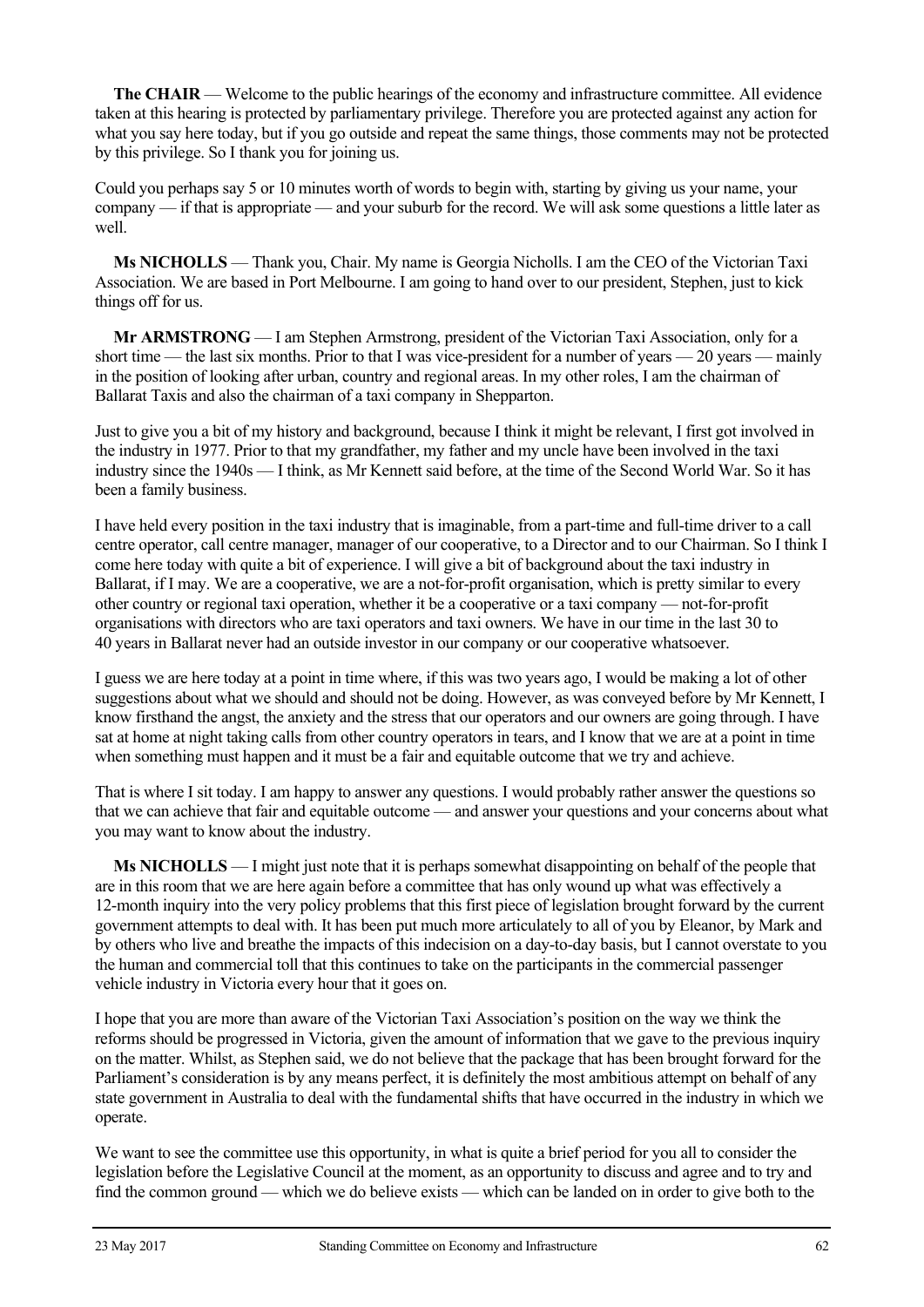industry participants the certainty they deserve about their futures and to commercial providers of services the best opportunity to offer high-quality services to the passengers of Victoria and to give them the benefits of fair and equitable competition in the market.

We do believe that there is scope for a number of amendments to be made to this legislation to see a fairer and more equitable outcome both for industry participants and for consumers of commercial passenger vehicle services in Victoria, and we urge this committee to use this opportunity to discover those areas of commonality.

**The CHAIR** — Thank you very much indeed. Could I ask either of you, or both: what would this legislation in its current form do to the taxi industry in regional areas if it were passed?

**Mr ARMSTRONG** — I guess, speaking purely from a Ballarat perspective, because that is obviously what I know most about, and as I said before, being a not-for-profit organisation, the licence value that we will be losing, that the cooperative holds, is in the vicinity of \$900 000. There is a difficulty that emanates from that when we go to a bank. We run a fleet of eight wheelchair-accessible taxis, which are not cheap to operate in any sense of the word. In fact, I have submitted our costings to previous inquiries about the break-even nature of that business — and if you are in business to make money you would just not bother doing it. The stress that that would put on us as a cooperative to try and obtain finance and continue the service as it is now, it would probably be almost impossible for us to continue along the lines we are now.

Speaking for Ballarat — but this is going to run along all the other urban and regional centres that I am aware of — our shareholders cross-subsidise the running of our wheelchair-accessible taxis. What would have to happen is we would have to go to our members to ask for more money to subsidise that. I do not think that is going to happen under the current structure and the reforms as they are set out now. That would put enormous pressure on our ability to service the disabled community.

We have already seen in Bendigo they have reduced the number of service hours in order to keep their vehicles on the road and to keep it for the wheelchair and disabled community there. After 10 o'clock at night you cannot get a service from a wheelchair taxi in Bendigo. I can quite conceivably see that going right across the state in other regional services as well.

**The CHAIR** — So that would severely impact on the independence of people in wheelchairs and with severe disabilities.

**Mr ARMSTRONG** — It would certainly impact on the social inclusion of people. There is no doubt about that.

**Ms NICHOLLS** — I think I might take the opportunity to echo the comments that I know David Samuel made to the committee earlier with regard to the whole wheelchair accessible taxi space, which I know was of significant concern to this committee in its previous inquiry around ride sourcing, as well it should be. I think that fundamentally the changes that have happened within the commercial passenger vehicle industry threaten the viability of wheelchair-accessible services, no matter what this current piece of legislation says, and that is for a range of reasons.

The concern with this first stage, if you like, of reform not being progressed — or were it not to be progressed in the coming weeks and months as quickly as possible — is there are a number of things that the government have committed to do and that have been announced publicly, including a review of accessible transport services more broadly, some very considerable integration issues with the NDIS rollout, which continues to happen across Victoria, as well as the future of MPTP subsidy programs and the like, and we cannot move forward with those conversations without an understanding of where we sit on these kinds of fundamental questions around licensing. There are very, very considerable commercial concerns particularly around the NDIS which cannot really be productively explored without some certainty on these fundamentals.

I think again it underscores the need for these sorts of initial decisions to be made, and it is only when those have been made that the implications can be fully explored and worked through. The so-called second tranche of legislation that we expect will effect much more fine-grained changes to the way that taxis and other commercial passenger vehicle services are regulated at a grassroots level, if you like, simply cannot even begin to be considered until we move through this initial hurdle.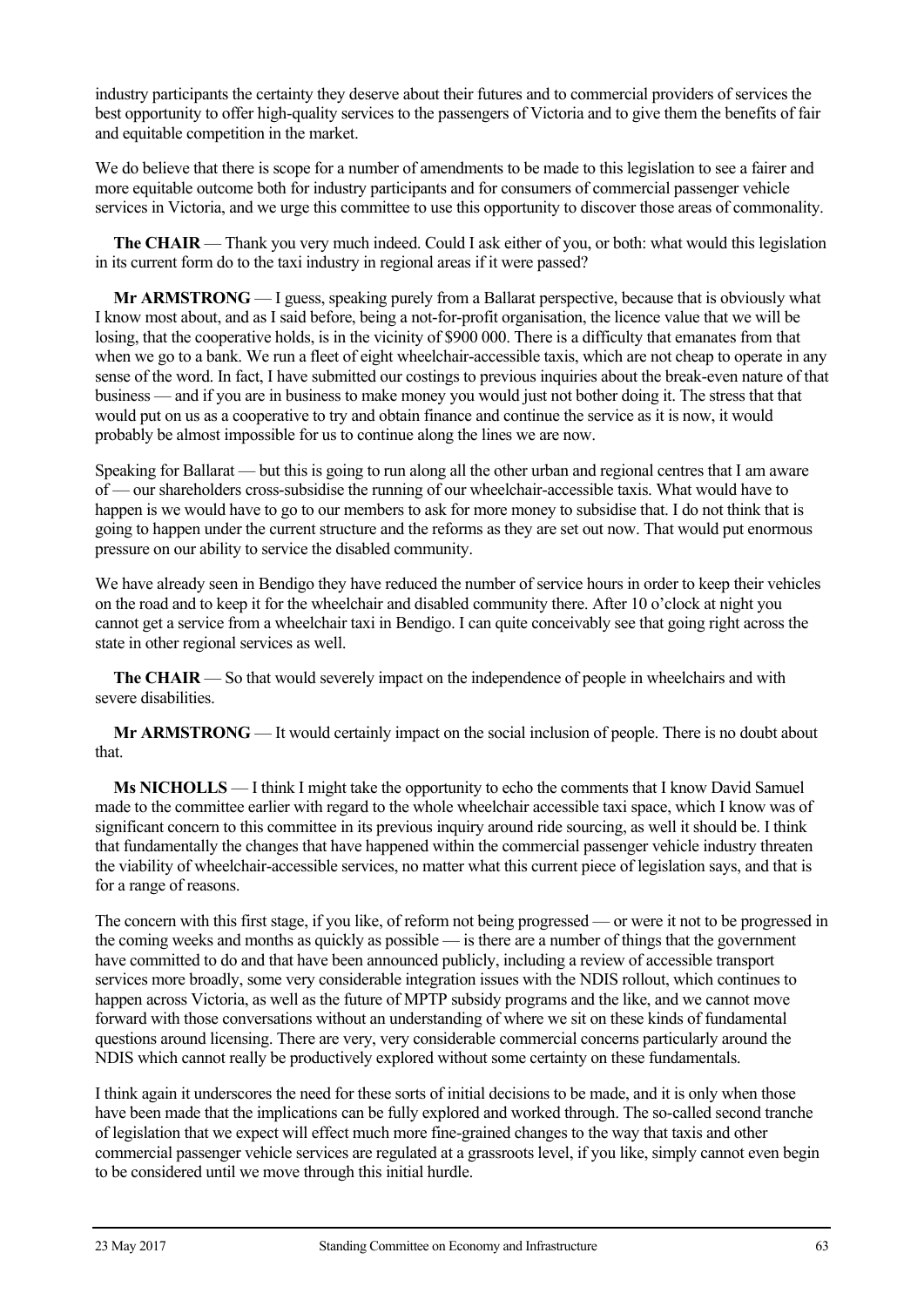**The CHAIR** — Apart from the taxi services, are there many ridesharing services in regional Victoria?

**Mr ARMSTRONG** — Unofficial rideshare services, yes, which you are probably aware of. In Ballarat and Bendigo, we have had Ballarat Rideshare, Cash for Lifts, a number that we have reported to the Taxi Services Commission for investigation. That is a danger for us — not only the effect on services, but the safety aspect of that. On some of the Facebook sites I have seen, 'Don't forget, don't drink before you drive these people because there are.05 rules', et cetera. It is amazing what you look at when you go through these things. So the proliferation of unofficial ride-sourcing services is a real worry as well as a threat.

**Mr LEANE** — I do not want to paraphrase you, but a previous witness today talked about four years of uncertainty in the taxi sector and looking to get some sort of certainty. Just taking on board that there is little bit of frustration in your verbal submission, so your advice to the committee is — to the MLCs today and the MLCs that are not here today — to thrash this bill out; people will put their points of view and their amendments or whatever they want. There was a statement about no bill, but your preference would be that there is a bill but then the outcome of this committee and the legislation.

**Ms NICHOLLS** — Yes, I think from the evidence that has been given today, if we go back to the previous witnesses that you have heard on similar issues, I am sure the level of angst that is being experienced by people that are here in this room and the others that they represent is pretty apparent to you. The idea that discussions or further inquiries are likely to uncover some sort of solution which does not fundamentally have at its heart a number of trade-offs which are very, very difficult political decisions that need to be made, you could do another six months of inquiries and take witnesses and fly around the world looking at the way other governments have dealt with this, but, yes, we would have much preferred to see an outcome where —

**Mr LEANE** — We do our job.

**Mr NICHOLLS** — you do the job of making a decision, because that is what we are here for.

**Mr BOURMAN** — I will be pretty brief. You said that your preference would be to see the legislation go through with a number of amendments. Just for the avoidance of any doubt, what sort of amendments would the association like to see?

**Ms NICHOLLS** — I think a number of the amendments proposed previously by Mr Kennett were very sensible in their scope and fundamentally strike at three real issues. The transition assistance package obviously is not explicitly stated in the bill itself. I appreciate the recommendations that Mr Kennett made around the potential resolution of the taxation issue if it was to be stated explicitly in the bill, and whilst I cannot claim to have advice which would confirm or deny whether that indeed would resolve the a problem for the ATO, if that would be the case, then we would certainly support it.

The other clearly contentious issue is around the scope and amount of compensation that is being offered as a result of the structural adjustment that is proposed to licensing. We have provided pretty significant submissions on this in the past, but again it comes back to the trade-offs being discussed by the representatives of the Legislative Council and a decision being reached as to what a fair and reasonable amount of compensation would be. We certainly do not accept particularly that not covering every licence, for example, and that the level is acceptable in its current form.

The other controversial issue obviously is the levy — the shape and nature of that. I think certainly the fact that there is not a sunset clause is of particular concern to us, so again Mr Kennett referred to the fact that a sunset clause could sensibly be constructed which reflects the levy ending only at the point at which the government of the day had recovered the full value of funds paid out. I think that is probably a sensible way of approaching it.

**Ms DUNN** — Thank you for your presentation today, and thanks for the clarification on those amendments, because I think in terms of the committee we are interested in working a way forward in relation to this matter. But I just wanted to ask you, and it has been a theme of mine today, there are many different numbers thrown around as to how many trips there actually are per annum. What are your views in relation to how many trips per annum there are?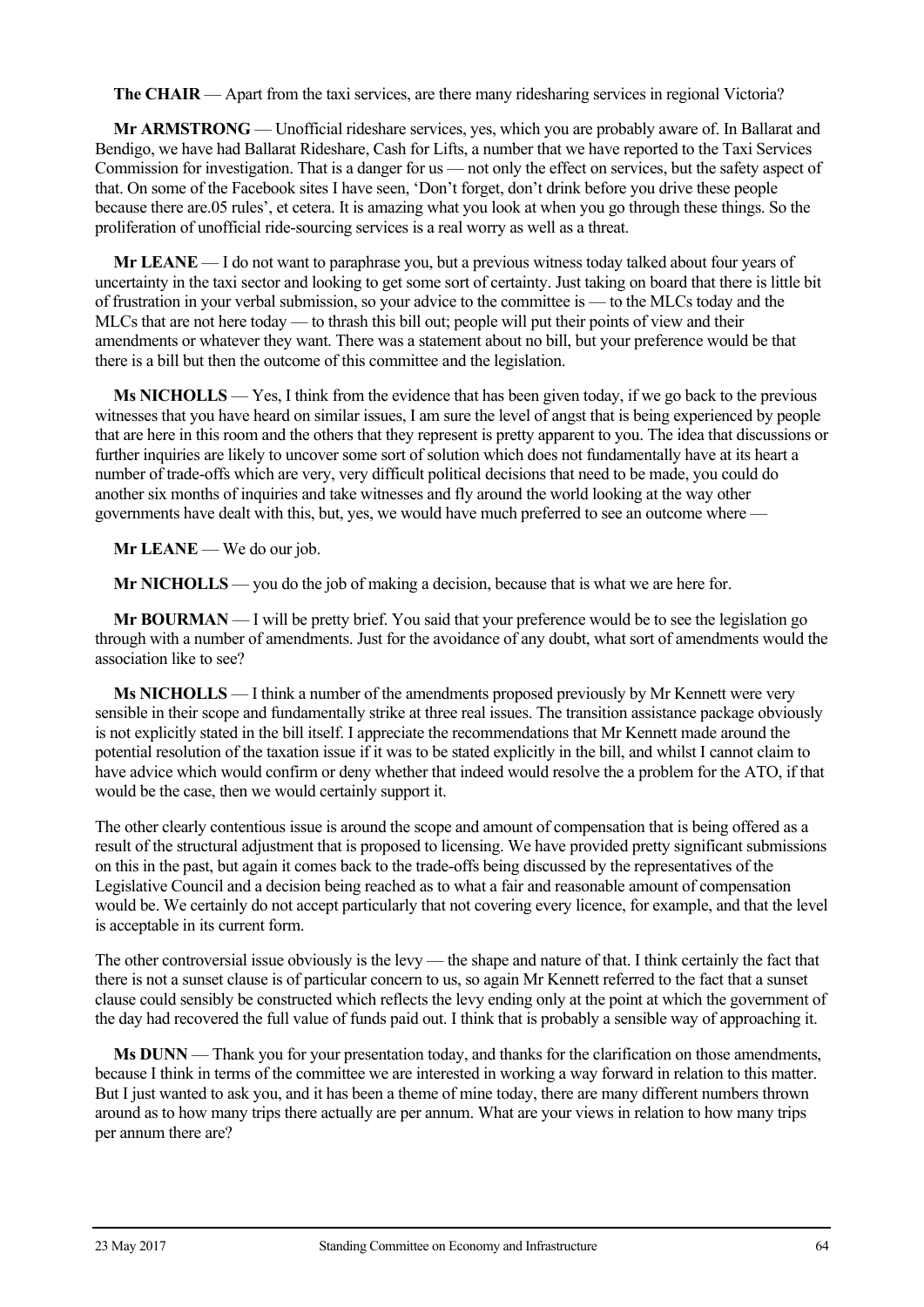**Ms NICHOLLS** — I think the contest around the number of trips that happen is probably reflective of the fact that the data that there is is not particularly decisive. It is rubbery, and so I would prefer to reserve the right not to give you a figure.

**Ms DUNN** — That is fair enough.

**Ms NICHOLLS** — But I think that there is a range within which the modelling needs to be conducted to give the government and the Parliament potentially assurances around what kind of time period we would be looking at in terms of a repayment period. There are also some assumptions that need to be made about the ability to enforce the levy and the coverage of the trips that would be achieved. And there is always a certain level of contestability around the number of trips that happen outside of booked services — that happen either amongst secondary networks and informal groups of taxidrivers and hire car drivers, of rank-and-hail trips and the like. That is where the uncertainty comes from, I think. It does make it difficult, I think, to be decisive around what the number of trips are going to be that the levy would successfully apply to. But if we worked in a range between probably the data that is reported from networks to the Taxi Services Commission and some sort of loading for the fact that is supposed to cover a broader number of service providers in the industry, it would be a sensible way to approach it.

**Ms DUNN** — From information provided to us today it would seem a fairly conservative figure, and of course it matters in relation to recovery of funding, so there is a nexus between that. So thank you for your comments in relation to that. The other thing I think is probably of concern to all of us is the impact on wheelchair-accessible taxis. Mr Armstrong, you have touched on that in a regional sense already today. I take your point; you have actually outlined also a number of issues that are impacting on that, whether that is the NDIS, the review of accessible transport and the like. I am just wondering, do you have any views in terms of what is required to ensure the ongoing security and future of that service, because it is so integral to accessibility for our community members.

**Ms NICHOLLS** — I think the comment I was harking back to previously that was made by David Samuel was around the idea that essentially this is an area of market failure. It always has been. There has been a number of attempts by successive governments to put in various different types of incentive and subsidy programs both for users of the services and for providers of the services to encourage the reliable provision of wheelchair-accessible taxi services. I think outside of Melbourne there is a general understanding as to the quality and reliability of services that are offered. In the metropolitan market, as David acknowledged, there is a high level of variability because of the unique service challenges of such a large geographic region. Fundamentally there needs to be a going back to those principles around what the environment for the provision of wheelchair-accessible services should look like and to what extent you can expect commercial providers to be successful in the provision of those services without very significant subsidies for their provision.

We have seen the extension of a subsidy program currently offered by the Taxi Services Commission around the purchase of wheelchair-accessible taxis in the urban area, and we are very grateful to the minister for her willingness to listen to the challenges of urban taxi operators in renewing their wheelchair-accessible taxi fleets. That has been a good interim measure. Obviously we think there is still significant work that needs to be done. We eagerly anticipate the establishment of the accessible transport review to really dig into these issues and try to go back to those first principles and look at what the potential approaches are to resolving this once and for all. But I do not think those kinds of things can really begin in earnest without some certainty around the fundamentals on licensing.

**Mr MELHEM** — I think you have answered in relation to the \$2 levy, and I take it that the association is still supportive of the levy as a means to recover the cost of compensation.

**Ms NICHOLLS** — Look, it is a difficult one. I would be loath to sit here and say that I support the concept of a levy, but we are living in times where we have to be realistic around what we can expect. Our original submission to this inquiry and to the committee, to a previous inquiry by this committee and to the government, was around an approach to recovering the value of compensation that was structured around entry costs and annual fees for the operation of commercial passenger vehicles. We still think that is a fair and more equitable way of collecting the value of compensation funds over a period of time from the industry; however, given what I have just said to you about the urgency of an outcome, we have come a long way, and I think there are probably some changes that can be made to the way that this has been conceptualised in the current legislation,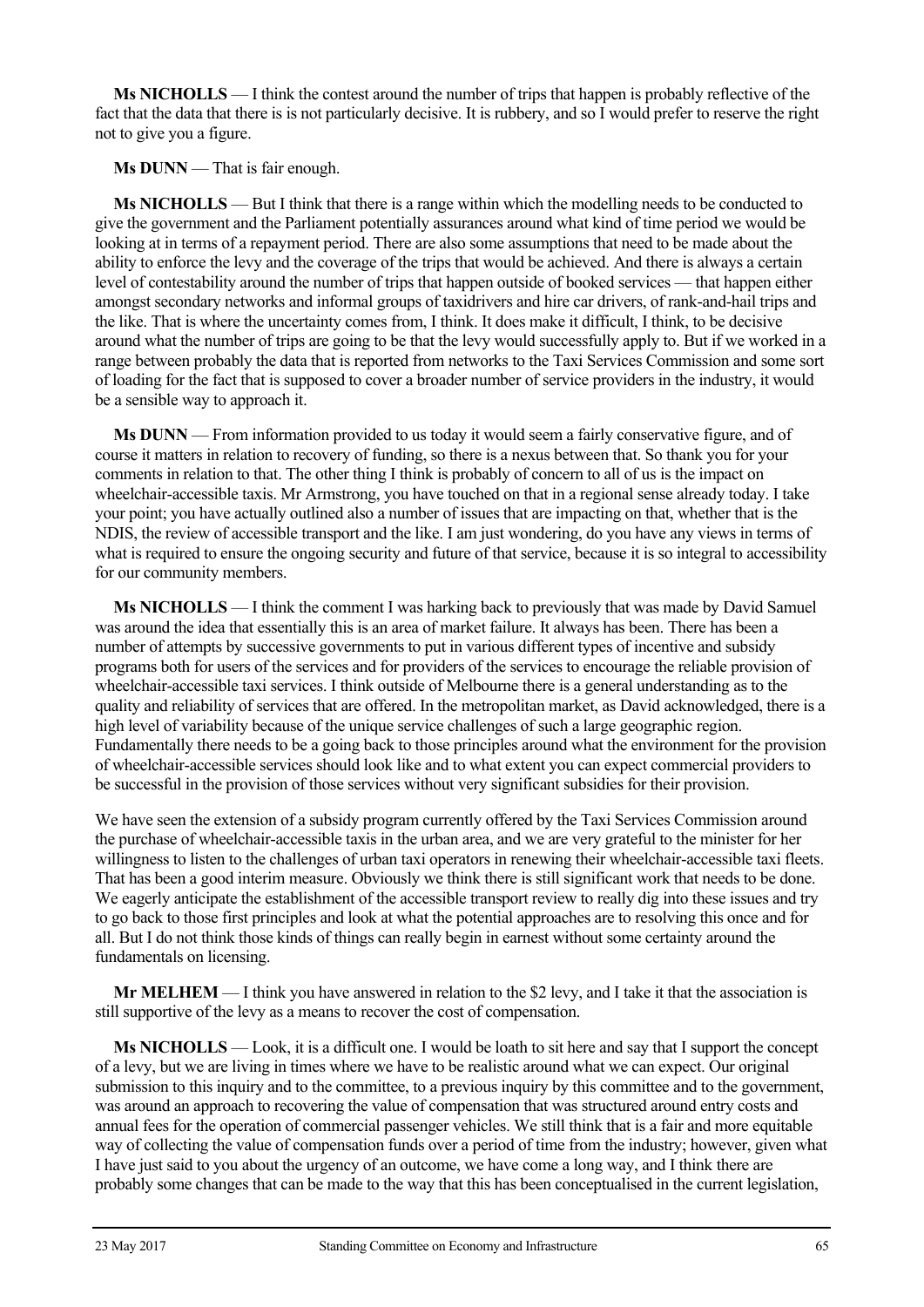which have been noted by a number of witnesses already today, which would see the impact on passengers lessen significantly as well as the costs on the industry softened.

**Mr MELHEM** — I take you back to the issue of compensation, and I have got to be careful here about what sort of question I ask, because it sort of trying to get a figure. I do not think you will ever get an agreed figure. Have you got any views on how we can break that impasse — for example, what could be a likely acceptable solution? Mr Kennett threw a few ideas on the table earlier. Has the association got a view, because my understanding is you have not got any major issues with the legislation as such; it is the issue of compensation that is one of the areas that you have highlighted. Do you care to share some practical examples where we might find a solution, if there is one?

**Ms NICHOLLS** — It is a very difficult question, as I am sure you know. There is probably not a solution which is going to suit every licence holder within the Victorian taxi industry. I have to be honest about that and say that I think that there probably is not a silver bullet to this. If there was, I would be here telling you to embrace it and run with it with both hands. I think that, as you all know, the vast majority of licence-holders hold one taxi licence, so a significant improvement on the value that was being afforded to people that hold one licence would be a very large step forward for those holders.

Having said that, there is also a significant number of people that own more than that. There is a very small number of people in the taxi industry that own more than four licences. For them, whilst the impact is probably less on their day-to-day finances, there certainly is a number of them that have significant debts that will be left exposed as a result of the fact that the compensation funds end after the first four licences. I think probably there are some improvements that could be made to the coverage of licences, which also, whilst not contributing hugely to the overall value of the package, would really assist those holders in terms of the impacts that they were feeling in that transition.

I guess there is not a right number, but I do believe that there are significant improvements that could be made to the package which do not blow out the compensation offer to such an extent that we are going to see payback periods in the decades and which, assuming that there is a genuine intent by members of the Legislative Council to engage in that debate, can be found.

**Mr MELHEM** — Just one last question. Mr Kennett also talked about another option is to legalise ridesharing and leave the taxi industry alone as it is. Is that an option the industry might look at, from your point of view? Have you got any view on that?

**Ms NICHOLLS** — We have quite a strong view on it, and I think it is a conversation that I have had with most of the members of this committee or at least other representatives of their parties. No, I do not believe that legalising one area of the industry and maintaining the requirements that exist on the current taxi industry is a sustainable way forward. I think that essentially the question about the future value of taxi licences relies on the profitability of a business which operates a taxi as compared to the profitability of a business that does not operate a taxi licence but provides some other form of commercial passenger vehicle service. You can only justify the purchase of a very high value piece of capital to operate that business if there is a significantly higher return from doing so in the long term.

I think that attempts by other state governments to suggest that from a regulatory perspective they are going to be able to protect the so-called 'rank and hail' market from the penetration of other competitors and therefore protect licence value are disingenuous at best. In Sydney we already see a rank provided for ridesharing services at the airport. If that is not a very clear indication that these service providers exist to provide exactly the same service as one another and therefore are fundamentally in competition with one another, then I do not think there is a clearer example of it. The impact over time on licence value will be to see a continued deterioration in the marketability of those licences. If we do not accept that and try to deal with the transition that confronts the industry right now, the pain will only continue to persist, I believe, for the participants in the taxi industry.

**Mr ARMSTRONG** — The other part of that is — as Georgia alluded to — at Avalon Airport obviously we have a ride sourcing or ridesharing rank that has been established there. We have seen them at the Spring Racing Carnival, we have seen them at the Australian Open. So even though Mr Kennett had good intentions, through my experience, the ability of the Taxi Services Commission to regulate in that space would be problematic.